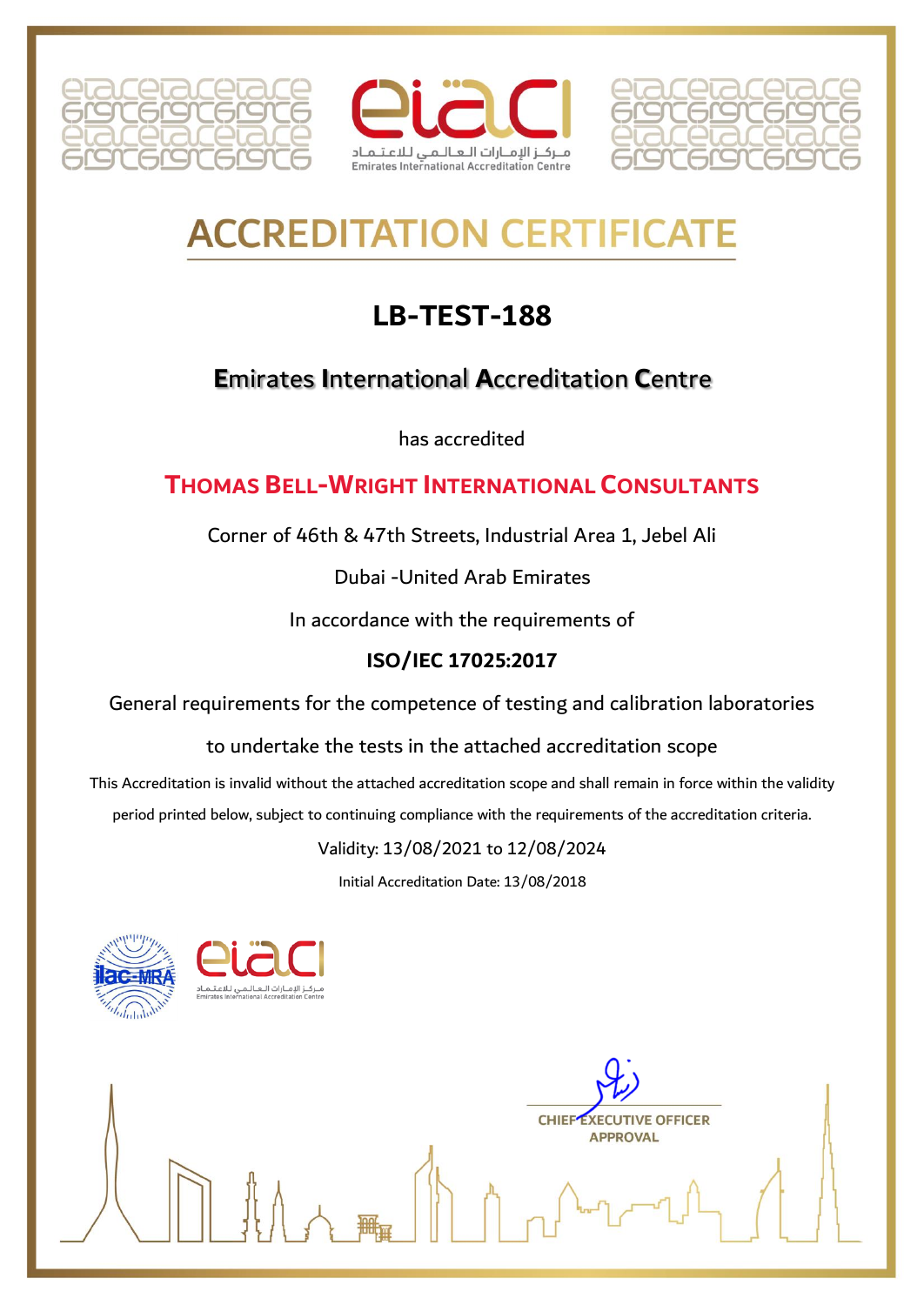



#### **Accreditation Scope**

#### **Construction Products Testing**

#### **LB-TEST-188**

#### **Thomas Bell-Wright International Consultants**

#### **Corner of 46th & 47th Streets, Industrial Area 1, Jebel Ali**

#### **Dubai- United Arab Emirates**

 **Date: 13-08-2021**

**Issue no.: 04 Valid to: 12-08-2024**

| <b>Type of Activity</b>              | <b>Test Materials/Products</b>                  | <b>Test Name</b>                      | <b>Test Method</b>    |
|--------------------------------------|-------------------------------------------------|---------------------------------------|-----------------------|
| Performance testing at a             | Curtain walling & building Standard Test Method |                                       | <b>CWCT Section 9</b> |
| building construction site envelopes |                                                 | for Water Penetration -               |                       |
|                                      |                                                 | <b>Hose Test</b>                      |                       |
|                                      | <b>Buildings</b>                                | Thermal performance of                | <b>BS EN ISO 9972</b> |
|                                      |                                                 | buildings. Determination   ATTMA TSL1 |                       |
|                                      |                                                 | of air permeability of                | <b>ATTMA TSL2</b>     |
|                                      |                                                 | buildings. Fan                        |                       |
|                                      |                                                 | pressurization method                 |                       |
|                                      |                                                 | Measuring air                         |                       |
|                                      |                                                 | permeability in the                   |                       |
|                                      |                                                 | envelopes of Dwellings                |                       |
|                                      |                                                 | Measuring air                         |                       |
|                                      |                                                 | permeability in the                   |                       |
|                                      |                                                 | envelopes of Buildings                |                       |
|                                      |                                                 | (Non-Dwellings)                       |                       |
|                                      |                                                 |                                       |                       |